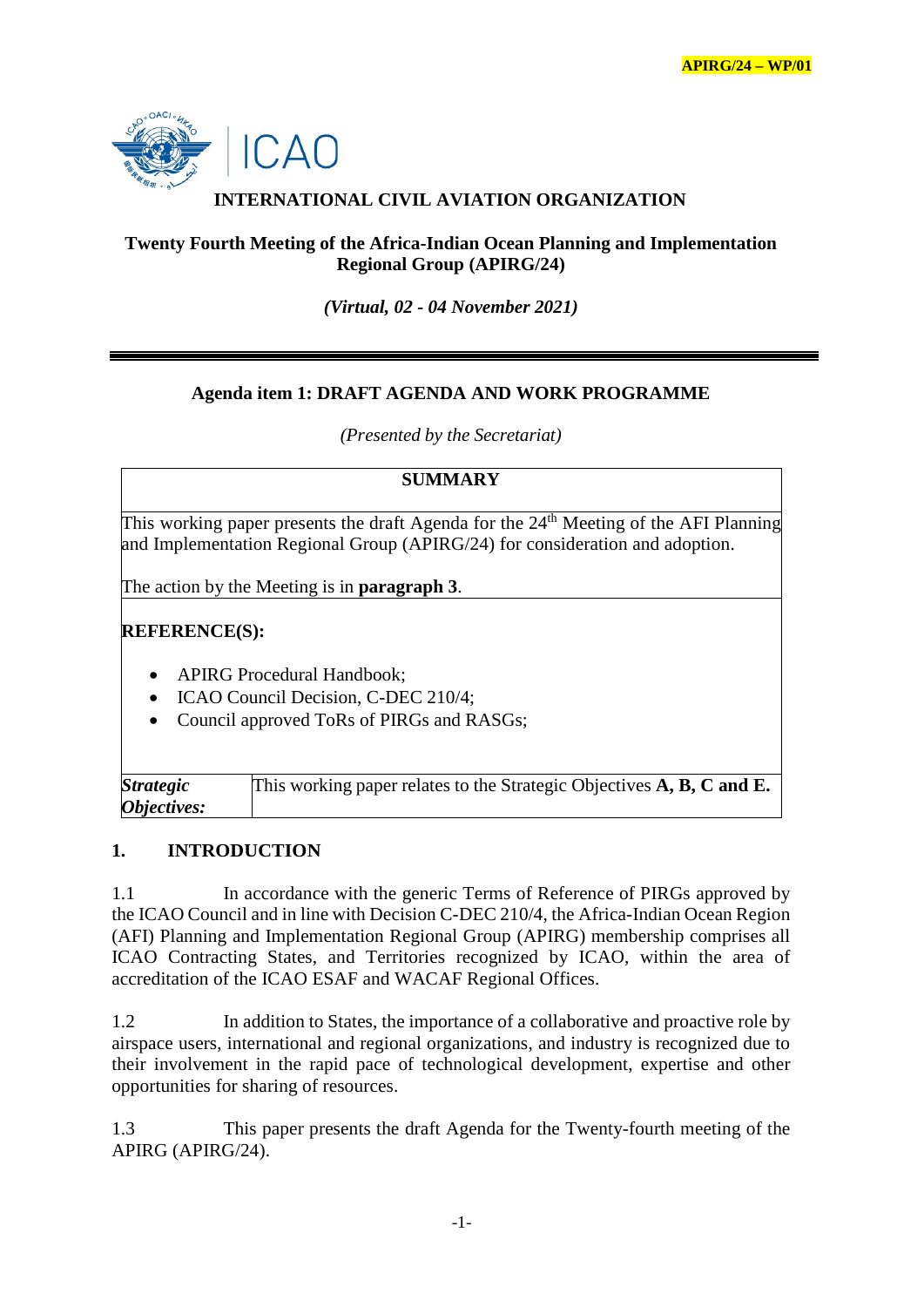#### **2. DISCUSSION**

2.1 The draft Agenda for the APIRG/24 meeting was prepared by the Secretariat in coordination the APCC, in line with the Air Navigation Commission's recommendation for a uniform approach to the formulation of the agenda for Planning and Implementation Regional Group (PIRG) Meetings. The proposed Agenda is provided as an **Attachment** to this working paper.

#### **3. ACTION BY THE MEETING**

3.1 The meeting is invited to review the draft Agenda as contained in the **Attachment** to this Working Paper, and amend it as necessary for its adoption.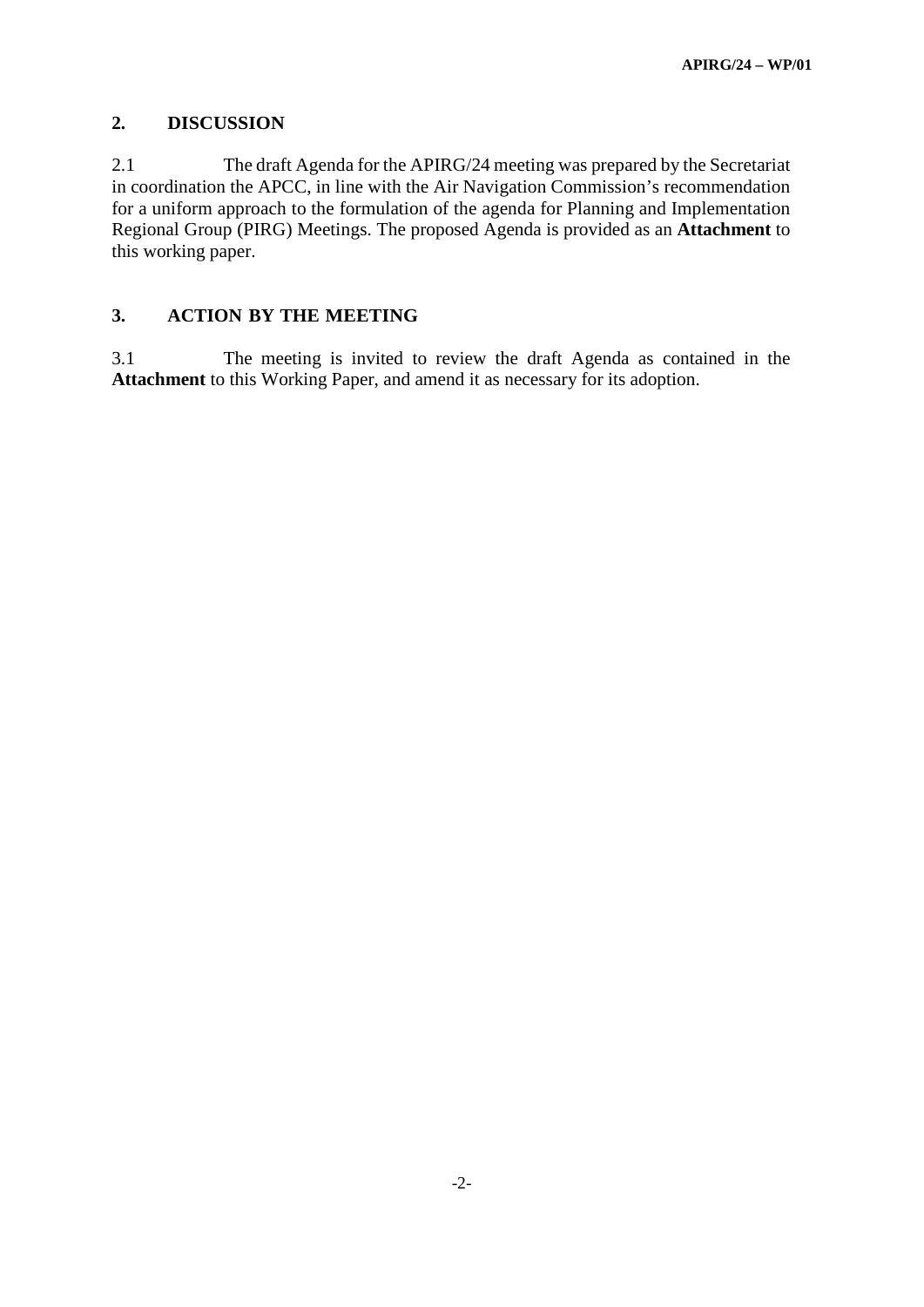#### **ATTACHMENT**

# **Twenty Fourth Meeting of the Africa-Indian Ocean Planning and Implementation Regional Group (APIRG/24)**

| <b>ICAO</b><br><b>Strategic</b> | <b>Agenda</b><br><b>Item</b> | <b>Subject</b>                                                                                                    |
|---------------------------------|------------------------------|-------------------------------------------------------------------------------------------------------------------|
| objective(s)                    |                              |                                                                                                                   |
|                                 | $\mathbf{1}$                 | Adoption of the Agenda and work Programme & Election of the<br><b>Bureau</b>                                      |
| A, B, D and<br>E                | $\overline{2}$               | Follow-up on APIRG/23 and APCC/5 Meetings Conclusions and<br><b>Decisions</b>                                     |
|                                 |                              | 2.1. Review of the action taken by the ANC and the Council on the<br>report of APIRG/23                           |
|                                 |                              | 2.2. Review of the action taken by the APCC on APIRG/23 Conclusions<br>and Decisions                              |
|                                 |                              | 2.3. Review of status of implementation of APIRG/23 Conclusions and<br>Decisions                                  |
| A, B, D and                     | 3                            | Performance Framework for Regional Air Navigation Planning and                                                    |
| E                               | 3                            | Implementation                                                                                                    |
|                                 |                              | 3.1. Outcome of the Fourth meeting of the APIRG Airspace and                                                      |
|                                 |                              | Aerodrome Operations Sub-Group (AAO/SG/4)                                                                         |
|                                 |                              | 3.2. Outcome of the Fourth meeting of the APIRG Infrastructure and                                                |
|                                 |                              | Information Management Sub-Group (IIM/SG4)                                                                        |
|                                 |                              | 3.3.<br><b>AFI Air Navigation Deficiencies</b>                                                                    |
| A, B and E                      |                              | <b>AFI Airspace Monitoring</b><br>3.4.                                                                            |
| $A, B, D$ and<br>E              | $\overline{4}$               | <b>Other Air Navigation Initiatives</b>                                                                           |
|                                 |                              | 4.1. Initiatives by States & Industry and other air navigation matters                                            |
|                                 |                              | 4.2. Regional and Interregional Activities                                                                        |
| A, B and E                      | 5                            | <b>APIRG Annual Air Navigation Report</b>                                                                         |
| A, B and E                      | 6                            | Review and update of the APIRG Handbook and TORs & Future<br>Work Programme of the APIRG and its Auxiliary Bodies |
| A, B and E                      | $\overline{7}$               | <b>Any Other Business</b>                                                                                         |

#### **DRAFT AGENDA**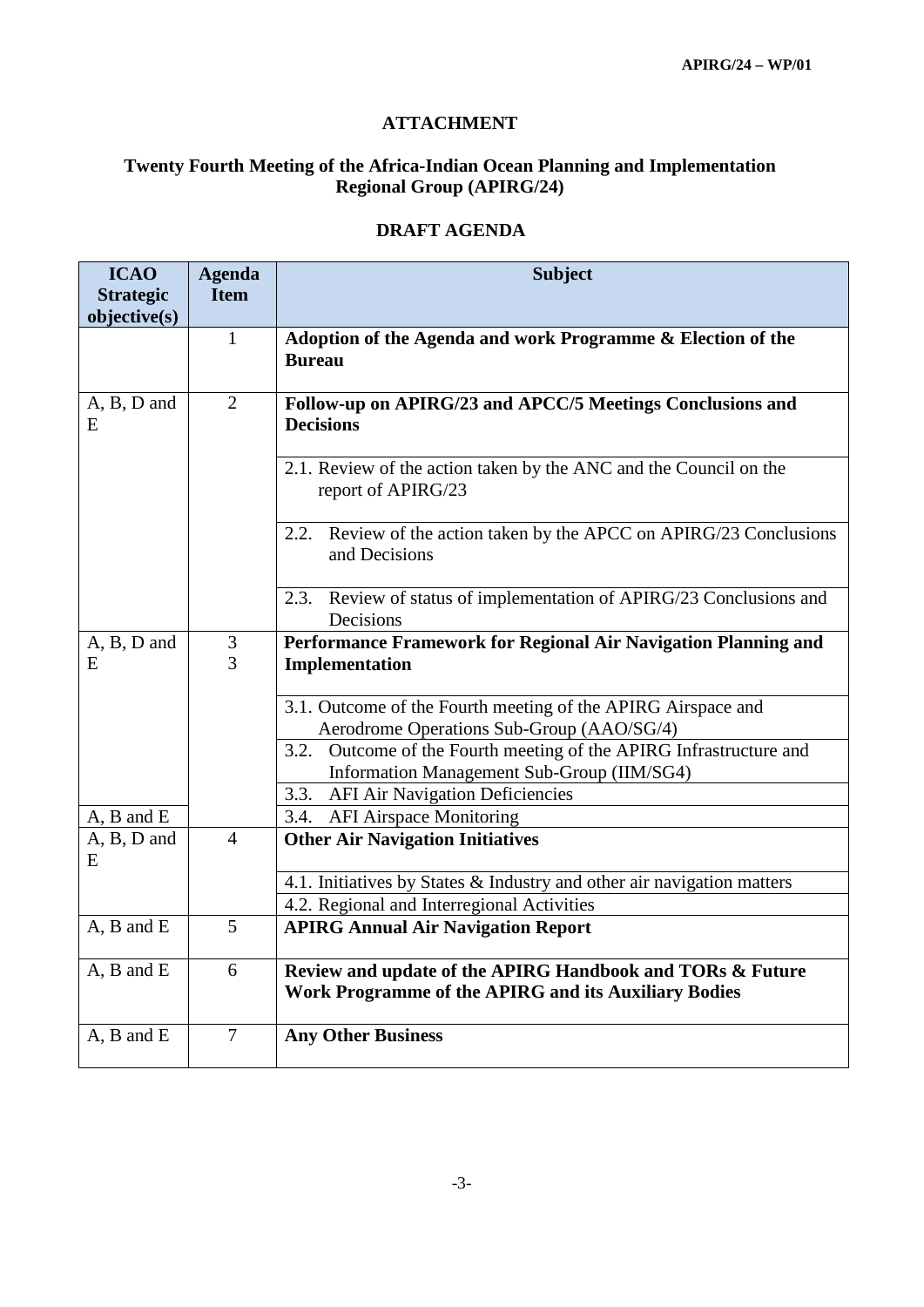### **Twenty Fourth Meeting of the Africa-Indian Ocean Planning and Implementation Regional Group (APIRG/24)**

# **Agenda Item Subjects** 1 **Adoption of the Agenda and work Programme & Election of the Bureau** Under this agenda item, the meeting will review the Agenda and work Programme. The Group will also elect the APIRG Officials, e.g. the chairperson, the first vice and the second vice chairs. 2 **Follow-up on APIRG/23 and APCC/5 Meetings Conclusions and Decisions 2.1. Review of the action taken by the ANC and the Council on the report of APIRG/23** The Group will review the actions taken by the ANC and Council on the APIRG/23 Conclusions and Decisions. **2.2. Review of the action taken by the APCC on APIRG/23 Conclusions and Decisions** The Group will review the actions taken by the APCC on the APIRG/23 Conclusions and Decisions. **2.3. Review of status of implementation of APIRG/23 Conclusions and Decisions** The Group will review the progress made in the follow-up actions by the States, International Organizations and ICAO Secretariat on the APIRG/23 Conclusions and Decisions. 3 **Performance Framework for Regional Air Navigation Planning and Implementation 3.1. Outcome of the Fourth meeting of the APIRG Airspace and Aerodrome Operations Sub-Group (AAO/SG4)** The Group will review the Report of the AAO/SG4 Meeting and take action on the proposed draft Conclusion/Decisions or other initiatives, as required. The Group will also discuss other relevant ATM/SAR and AOP matters, if any raised by the States, the Secretariat and the Industry. **3.2. Outcome of the Fourth meeting of the APIRG Infrastructure and Information Management Sub-Group (IIM/SG4)** The Group will review the Report of the IIM/SG4 Meeting and take action on the proposed draft Conclusion/Decisions or other initiatives, as required. The Group will also discuss other relevant CNS, AIM and MET matters, if any raised by the States, the Secretariat and the Industry.

# **EXPLANATORY NOTES ON THE AGENDA ITEMS**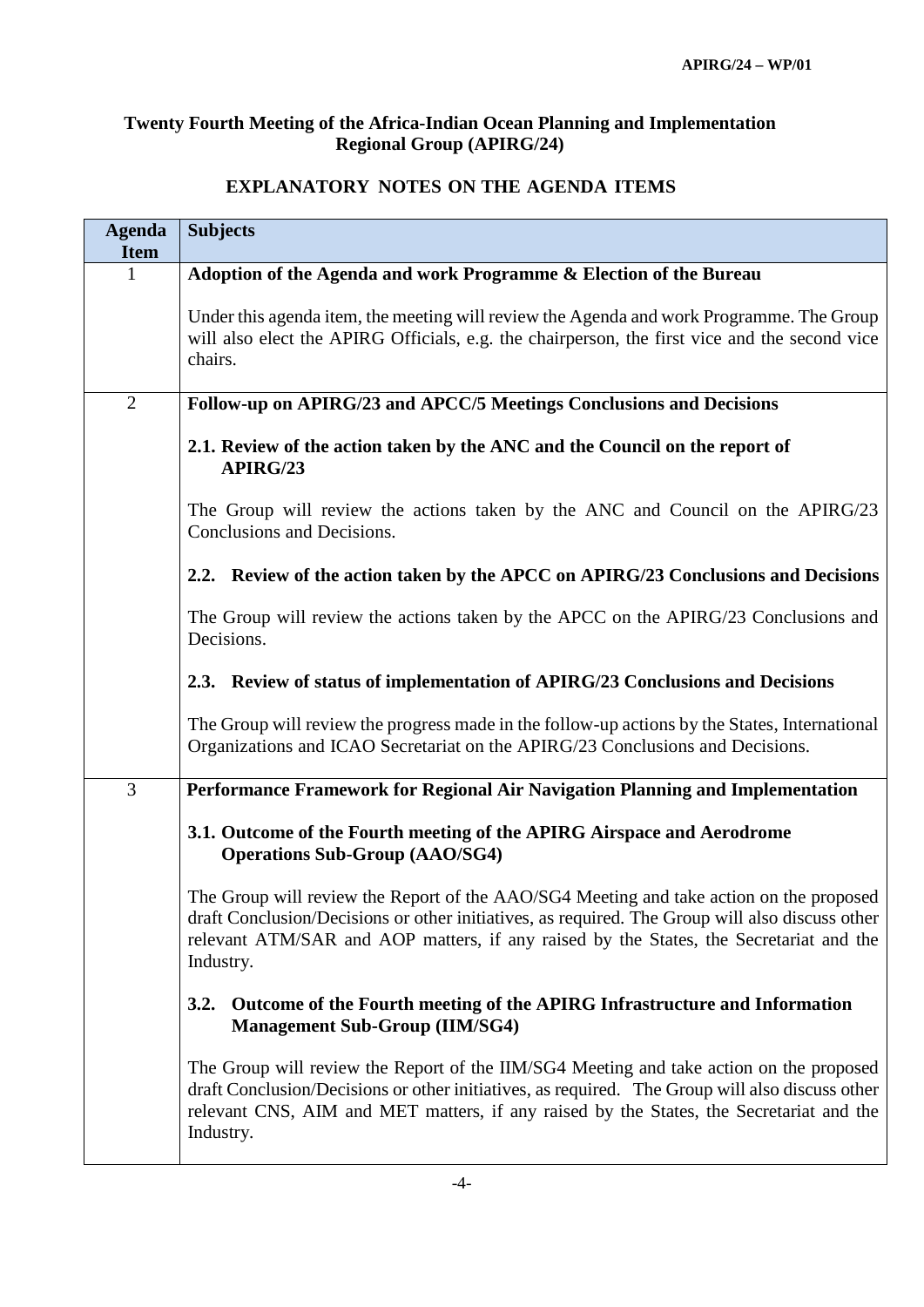| <b>Agenda</b><br><b>Item</b> | <b>Subjects</b>                                                                                                                                                                                                                                                                                                                                                 |
|------------------------------|-----------------------------------------------------------------------------------------------------------------------------------------------------------------------------------------------------------------------------------------------------------------------------------------------------------------------------------------------------------------|
|                              | <b>AFI Air Navigation Deficiencies</b><br>3.3.                                                                                                                                                                                                                                                                                                                  |
|                              | Under this agenda item, the meeting will be updated on the progress made in the<br>operationalization of the AFI Air Navigation Deficiencies Data base (AANDD).                                                                                                                                                                                                 |
| 3                            | 3.4. AFI Airspace Monitoring                                                                                                                                                                                                                                                                                                                                    |
|                              | The Group will review the activities and results of the work of the AFI Regional Monitoring<br>Agency (ARMA) or other regional initiatives, and take action on the proposed remedial<br>action as required. The Group will also discuss other matters of relevance to ATS safety<br>management, if any, raised by the States, the Secretariat and the Industry. |
| $\overline{4}$               | <b>Other Air Navigation Initiatives</b><br>4.1. Initiatives by States & Industry and other air navigation issues                                                                                                                                                                                                                                                |
|                              | The Group will discuss the States and the Industry initiatives as well as other air navigation<br>matters, if any raised.                                                                                                                                                                                                                                       |
|                              | <b>Regional and Interregional Activities</b><br>4.2.                                                                                                                                                                                                                                                                                                            |
|                              | The Group will review regional and interregional activities, if any raised by States, the<br>Secretariat and the Industry.                                                                                                                                                                                                                                      |
| 5                            | <b>APIRG Annual Air Navigation Report</b>                                                                                                                                                                                                                                                                                                                       |
|                              | The Group will be updated on the development of the APIRG Annual Air Navigation<br>Report.                                                                                                                                                                                                                                                                      |
| 6                            | Review and update of the Terms of Reference and Future Work Programme of the<br><b>APIRG and its Auxiliary Bodies</b>                                                                                                                                                                                                                                           |
|                              | The Group will review its Terms of Reference as well as the revised APIRG procedural<br>Handbook, and update its future work programme taking into account its contributory bodies<br>proposals. The Group will assign priorities to tasks and will endorse the future work<br>programme.                                                                       |
| 7                            | Any other business<br>The Group will consider any other matters raised by States, International Organizations and<br>Secretariat that could not be addressed under the preceding agenda items.                                                                                                                                                                  |